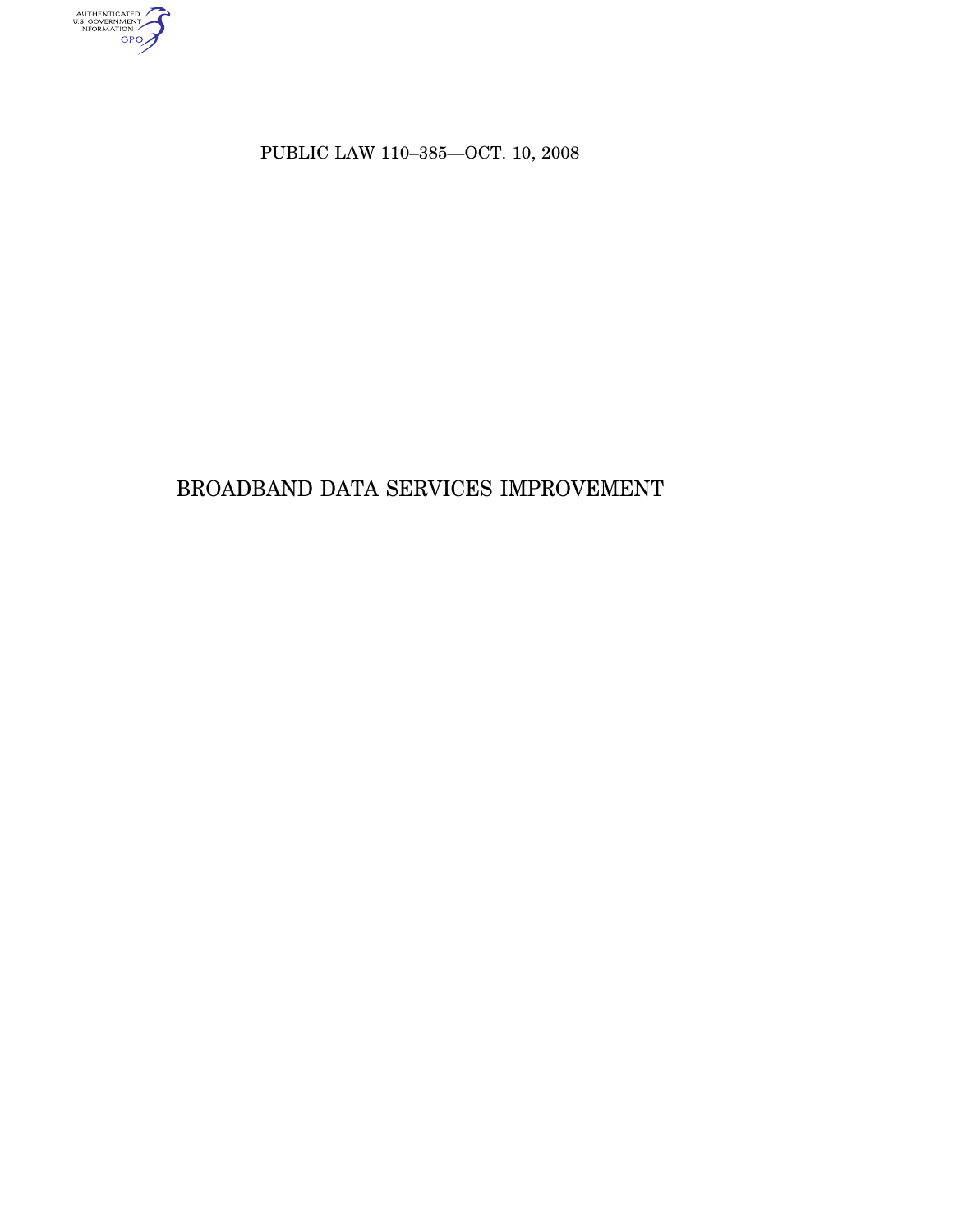# Public Law 110–385 110th Congress

# An Act

Oct. 10, 2008 [S. 1492]

To improve the quality of Federal and State data regarding the availability and quality of broadband services and to promote the deployment of affordable broadband services to all parts of the Nation.

*Be it enacted by the Senate and House of Representatives of the United States of America in Congress assembled,* 

Broadband Data Improvement Act.

# **TITLE I—BROADBAND DATA IMPROVEMENT**

47 USC 1301 note.

47 USC 1301.

#### **SEC. 101. SHORT TITLE.**

This title may be cited as the ''Broadband Data Improvement Act''.

### **SEC. 102 FINDINGS.**

The Congress finds the following:

(1) The deployment and adoption of broadband technology has resulted in enhanced economic development and public safety for communities across the Nation, improved health care and educational opportunities, and a better quality of life for all Americans.

(2) Continued progress in the deployment and adoption of broadband technology is vital to ensuring that our Nation remains competitive and continues to create business and job growth.

(3) Improving Federal data on the deployment and adoption of broadband service will assist in the development of broadband technology across all regions of the Nation.

(4) The Federal Government should also recognize and encourage complementary State efforts to improve the quality and usefulness of broadband data and should encourage and support the partnership of the public and private sectors in the continued growth of broadband services and information technology for the residents and businesses of the Nation.

#### **SEC. 103 IMPROVING FEDERAL DATA ON BROADBAND.**

(a) IMPROVING SECTION 706 INQUIRY.—Section 706 of the Telecommunications Act of 1996 (47 U.S.C. 157 note) is amended—

(1) by striking ''regularly'' in subsection (b) and inserting ''annually'';

(2) by redesignating subsection (c) as subsection (d); and (3) by inserting after subsection (b) the following:

"(c) DEMOGRAPHIC INFORMATION FOR UNSERVED AREAS.-As part of the inquiry required by subsection (b), the Commission

47 USC 1303.

Lists.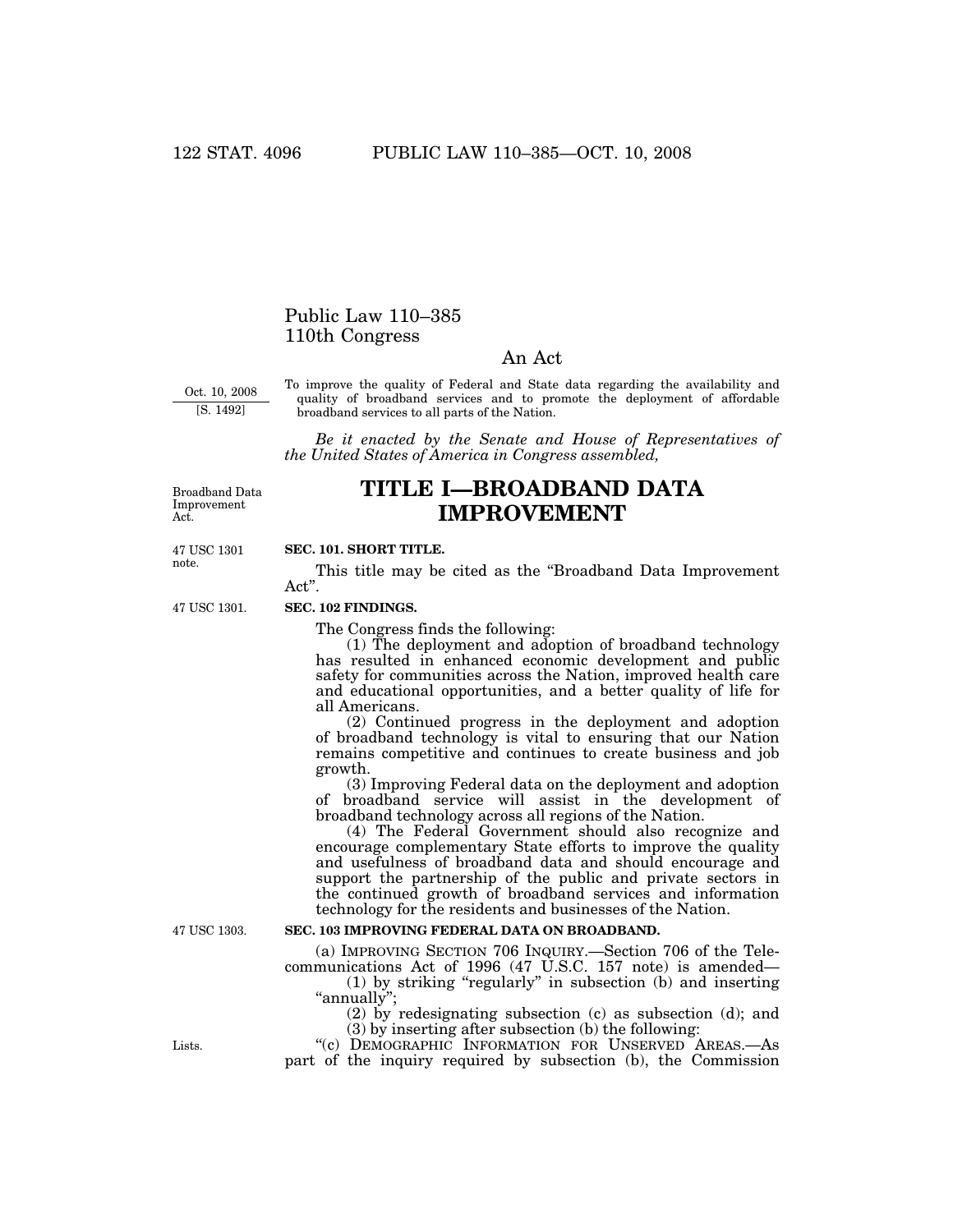shall compile a list of geographical areas that are not served by any provider of advanced telecommunications capability (as defined by section 706(c)(1) of the Telecommunications Act of 1996 (47 U.S.C. 157 note)) and to the extent that data from the Census Bureau is available, determine, for each such unserved area—

''(1) the population;

"(2) the population density; and

''(3) the average per capita income.''.

(b) INTERNATIONAL COMPARISON.—

(1) IN GENERAL.—As part of the assessment and report required by section 706 of the Telecommunications Act of 1996 (47 U.S.C. 157 note), the Federal Communications Commission shall include information comparing the extent of broadband service capability (including data transmission speeds and price for broadband service capability) in a total of 75 communities in at least 25 countries abroad for each of the data rate benchmarks for broadband service utilized by the Commission to reflect different speed tiers.

(2) CONTENTS.—The Commission shall choose communities for the comparison under this subsection in a manner that will offer, to the extent possible, communities of a population size, population density, topography, and demographic profile that are comparable to the population size, population density, topography, and demographic profile of various communities within the United States. The Commission shall include in the comparison under this subsection—

(A) a geographically diverse selection of countries; and (B) communities including the capital cities of such countries.

(3) SIMILARITIES AND DIFFERENCES.—The Commission shall identify relevant similarities and differences in each community, including their market structures, the number of competitors, the number of facilities-based providers, the types of technologies deployed by such providers, the applications and services those technologies enable, the regulatory model under which broadband service capability is provided, the types of applications and services used, business and residential use of such services, and other media available to consumers.

(c) CONSUMER SURVEY OF BROADBAND SERVICE CAPABILITY.—

Public information.

(1) IN GENERAL.—For the purpose of evaluating, on a statistically significant basis, the national characteristics of the use of broadband service capability, the Commission shall conduct and make public periodic surveys of consumers in urban, suburban, and rural areas in the large business, small business, and residential consumer markets to determine—

(A) the types of technology used to provide the broadband service capability to which consumers subscribe;

(B) the amounts consumers pay per month for such capability;

(C) the actual data transmission speeds of such capability;

(D) the types of applications and services consumers most frequently use in conjunction with such capability;

(E) for consumers who have declined to subscribe to broadband service capability, the reasons given by such consumers for declining such capability;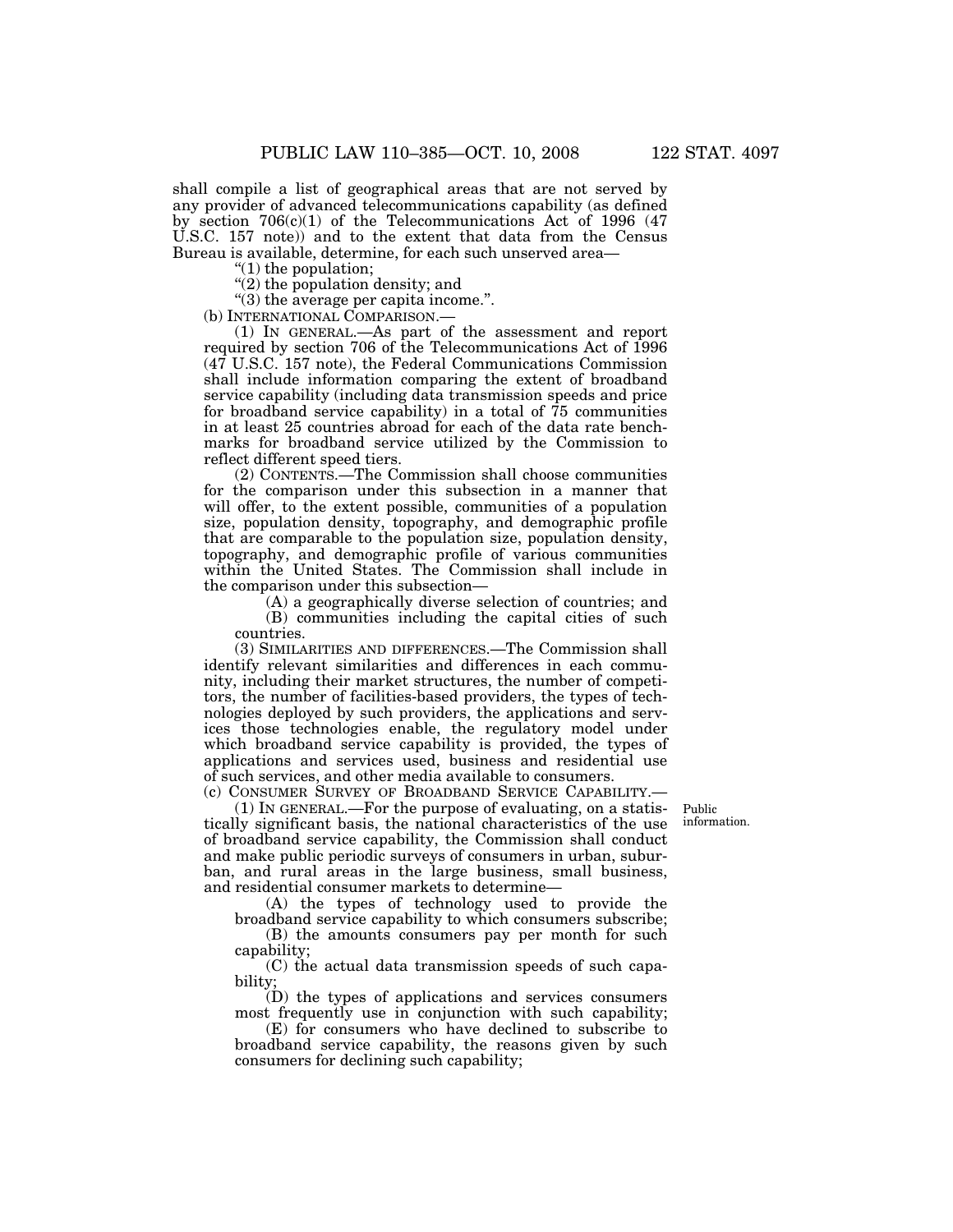(F) other sources of broadband service capability which consumers regularly use or on which they rely; and

(G) any other information the Commission deems appropriate for such purpose.

 $(2)$  PUBLIC AVAILABILITY.—The Commission shall make publicly available the results of surveys conducted under this subsection at least once per year.

(d) IMPROVING CENSUS DATA ON BROADBAND.—The Secretary of Commerce, in consultation with the Federal Communications Commission, shall expand the American Community Survey conducted by the Bureau of the Census to elicit information for residential households, including those located on native lands, to determine whether persons at such households own or use a computer at that address, whether persons at that address subscribe to Internet service and, if so, whether such persons subscribe to dialup or broadband Internet service at that address.

(e) PROPRIETARY INFORMATION.—Nothing in this title shall reduce or remove any obligation the Commission has to protect proprietary information, nor shall this title be construed to compel the Commission to make publicly available any proprietary information.

### **SEC. 104. STUDY ON ADDITIONAL BROADBAND METRICS AND STAND-ARDS.**

(a) IN GENERAL.—The Comptroller General shall conduct a study to consider and evaluate additional broadband metrics or standards that may be used by industry and the Federal Government to provide users with more accurate information about the cost and capability of their broadband connection, and to better compare the deployment and penetration of broadband in the United States with other countries. At a minimum, such study shall consider potential standards or metrics that may be used—

(1) to calculate the average price per megabit per second of broadband offerings;

(2) to reflect the average actual speed of broadband offerings compared to advertised potential speeds and to consider factors affecting speed that may be outside the control of a broadband provider;

(3) to compare, using comparable metrics and standards, the availability and quality of broadband offerings in the United States with the availability and quality of broadband offerings in other industrialized nations, including countries that are members of the Organization for Economic Cooperation and Development; and

(4) to distinguish between complementary and substitutable broadband offerings in evaluating deployment and penetration. (b) REPORT.—Not later than 1 year after the date of enactment

of this Act, the Comptroller General shall submit a report to the Senate Committee on Commerce, Science, and Transportation and the House of Representatives Committee on Energy and Commerce on the results of the study, with recommendations for how industry and the Federal Communications Commission can use such metrics and comparisons to improve the quality of broadband data and to better evaluate the deployment and penetration of comparable broadband service at comparable rates across all regions of the Nation.

Recommendations.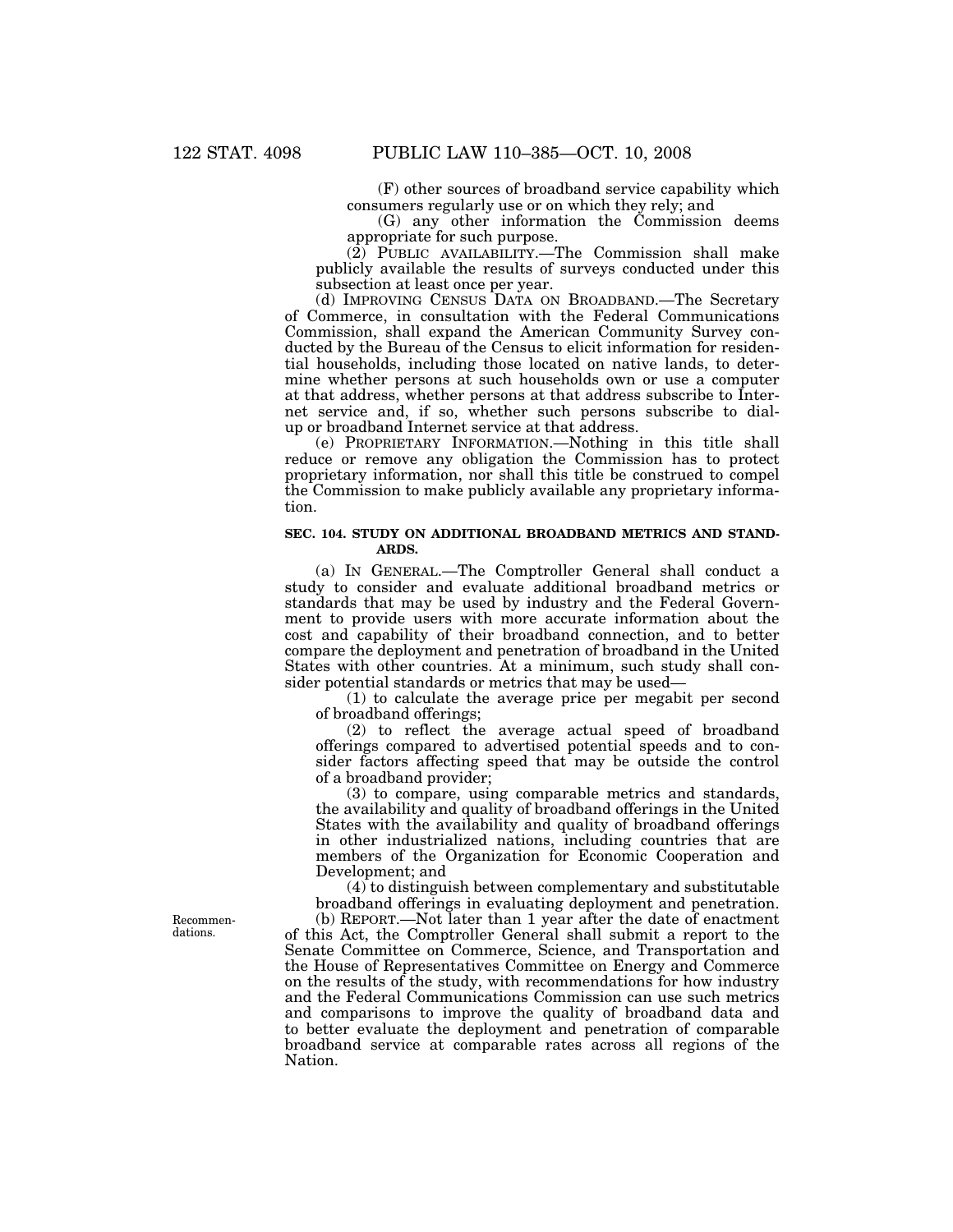#### **SEC. 105. STUDY ON THE IMPACT OF BROADBAND SPEED AND PRICE ON SMALL BUSINESSES.**

(a) IN GENERAL.—Subject to appropriations, the Small Business Administration Office of Advocacy shall conduct a study evaluating the impact of broadband speed and price on small businesses.

(b) REPORT.—Not later than 2 years after the date of enactment of this Act, the Office shall submit a report to the Senate Committee on Commerce, Science, and Transportation, the Senate Committee on Small Business and Entrepreneurship, the House of Representatives Committee on Energy and Commerce, and the House of Representatives Committee on Small Business on the results of the study, including—

(1) a survey of broadband speeds available to small businesses;

(2) a survey of the cost of broadband speeds available to small businesses;

(3) a survey of the type of broadband technology used by small businesses; and

(4) any policy recommendations that may improve small businesses access to comparable broadband services at comparable rates in all regions of the Nation.

#### SEC. 106. ENCOURAGING STATE INITIATIVES TO **BROADBAND. IMPROVE** 47 USC 1304.

(a) PURPOSES.—The purposes of any grant under subsection  $(b)$  are-

(1) to ensure that all citizens and businesses in a State have access to affordable and reliable broadband service;

(2) to achieve improved technology literacy, increased computer ownership, and broadband use among such citizens and businesses;

(3) to establish and empower local grassroots technology teams in each State to plan for improved technology use across multiple community sectors; and

 $(4)$  to establish and sustain an environment ripe for broadband services and information technology investment.

(b) ESTABLISHMENT OF STATE BROADBAND DATA AND DEVELOP-MENT GRANT PROGRAM.—

(1) IN GENERAL.—The Secretary of Commerce shall award grants, taking into account the results of the peer review process under subsection (d), to eligible entities for the development and implementation of statewide initiatives to identify and track the availability and adoption of broadband services within each State.

(2) COMPETITIVE BASIS.—Any grant under subsection (b) shall be awarded on a competitive basis.

(c) ELIGIBILITY.—To be eligible to receive a grant under subsection (b), an eligible entity shall—

(1) submit an application to the Secretary of Commerce, at such time, in such manner, and containing such information as the Secretary may require;

(2) contribute matching non-Federal funds in an amount equal to not less than 20 percent of the total amount of the grant; and

(3) agree to comply with confidentiality requirements in subsection (h)(2) of this section.

(d) PEER REVIEW; NONDISCLOSURE.—

Survey.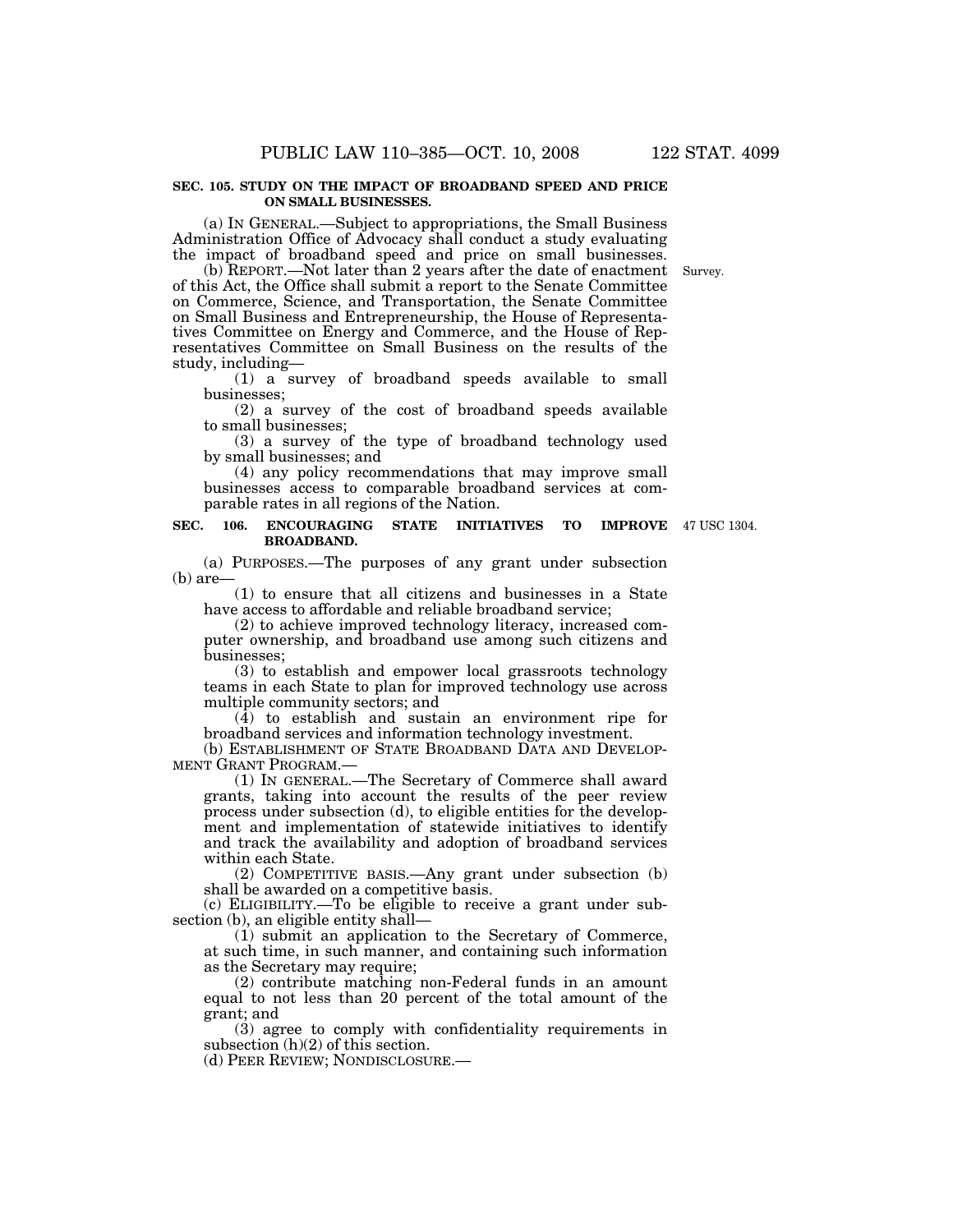Regulations.

(1) IN GENERAL.—The Secretary shall by regulation require appropriate technical and scientific peer review of applications made for grants under this section.

(2) REVIEW PROCEDURES.—The regulations required under paragraph (1) shall require that any technical and scientific peer review group—

(A) be provided a written description of the grant to be reviewed;

(B) provide the results of any review by such group to the Secretary of Commerce; and

Certification.

(C) certify that such group will enter into voluntary nondisclosure agreements as necessary to prevent the unauthorized disclosure of confidential and proprietary information provided by broadband service providers in connection with projects funded by any such grant.

(e) USE OF FUNDS.—A grant awarded to an eligible entity under subsection (b) shall be used—

(1) to provide a baseline assessment of broadband service deployment in each State;

(2) to identify and track—

(A) areas in each State that have low levels of broadband service deployment;

(B) the rate at which residential and business users adopt broadband service and other related information technology services; and

(C) possible suppliers of such services;

(3) to identify barriers to the adoption by individuals and businesses of broadband service and related information technology services, including whether or not—

(A) the demand for such services is absent; and

(B) the supply for such services is capable of meeting the demand for such services;

(4) to identify the speeds of broadband connections made available to individuals and businesses within the State, and, at a minimum, to rely on the data rate benchmarks for broadband service utilized by the Commission to reflect different speed tiers, to promote greater consistency of data among the States;

(5) to create and facilitate in each county or designated region in a State a local technology planning team—

(A) with members representing a cross section of the community, including representatives of business, telecommunications labor organizations, K–12 education, health care, libraries, higher education, community-based organizations, local government, tourism, parks and recreation, and agriculture; and

(B) which shall—

(i) benchmark technology use across relevant community sectors;

(ii) set goals for improved technology use within each sector; and

(iii) develop a tactical business plan for achieving its goals, with specific recommendations for online application development and demand creation;

(6) to work collaboratively with broadband service providers and information technology companies to encourage deployment and use, especially in unserved areas and areas in which

Plans. Recommendations.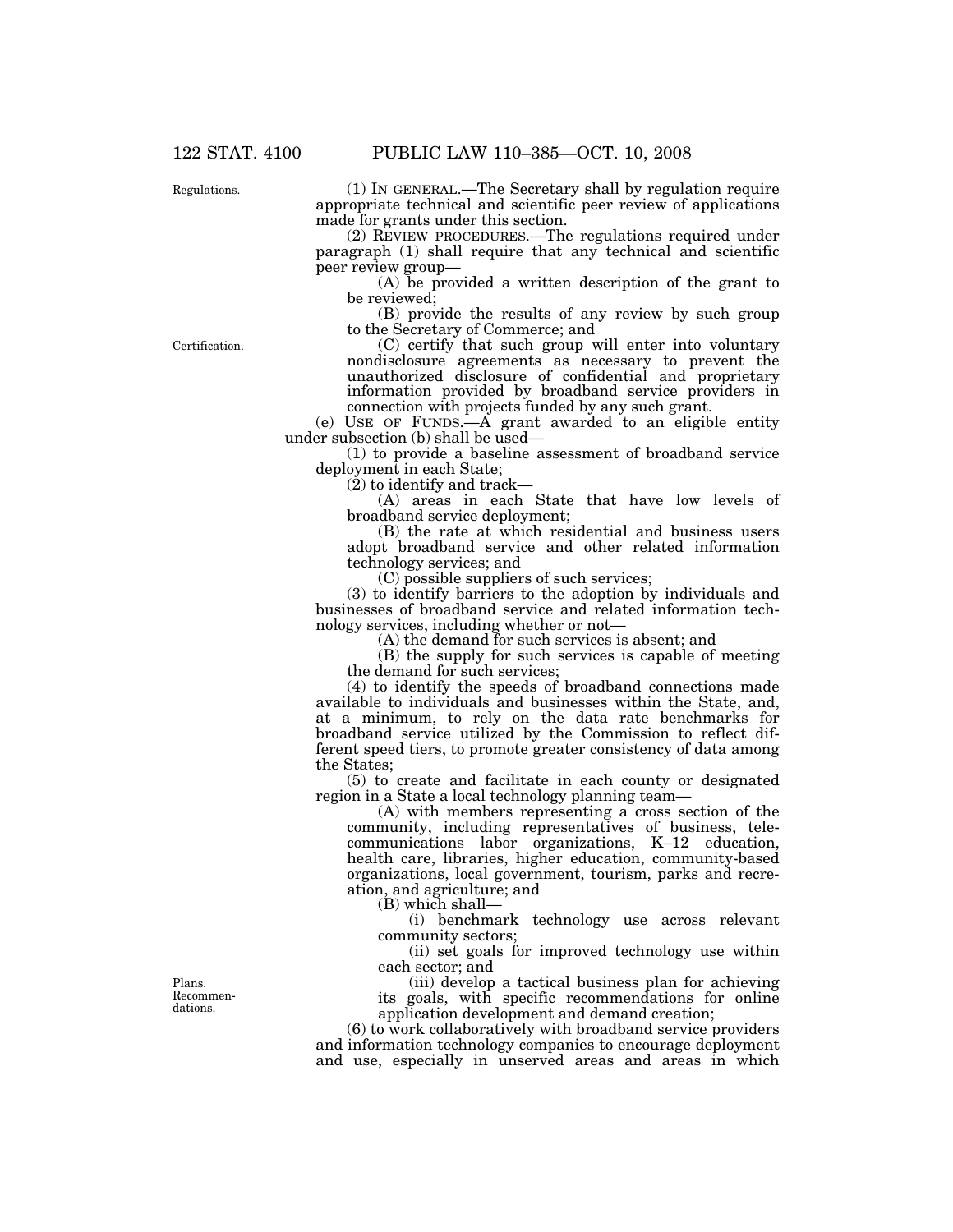broadband penetration is significantly below the national average, through the use of local demand aggregation, mapping analysis, and the creation of market intelligence to improve the business case for providers to deploy;

(7) to establish programs to improve computer ownership and Internet access for unserved areas and areas in which broadband penetration is significantly below the national average;

(8) to collect and analyze detailed market data concerning the use and demand for broadband service and related information technology services;

(9) to facilitate information exchange regarding the use and demand for broadband services between public and private sectors; and

(10) to create within each State a geographic inventory map of broadband service, including the data rate benchmarks for broadband service utilized by the Commission to reflect different speed tiers, which shall—

(A) identify gaps in such service through a method of geographic information system mapping of service availability based on the geographic boundaries of where service is available or unavailable among residential or business customers; and

(B) provide a baseline assessment of statewide broadband deployment in terms of households with highspeed availability.

(f) PARTICIPATION LIMIT.—For each State, an eligible entity may not receive a new grant under this section to fund the activities described in subsection (d) within such State if such organization obtained prior grant awards under this section to fund the same activities in that State in each of the previous 4 consecutive years.

(g) REPORTING; BROADBAND INVENTORY MAP.—The Secretary of Commerce shall—

(1) require each recipient of a grant under subsection (b) to submit a report on the use of the funds provided by the grant; and

(2) create a web page on the Department of Commerce website that aggregates relevant information made available to the public by grant recipients, including, where appropriate, hypertext links to any geographic inventory maps created by grant recipients under subsection (e)(10).

(h) ACCESS TO AGGREGATE DATA.—

(1) IN GENERAL.—Subject to paragraph (2), the Commission shall provide eligible entities access, in electronic form, to aggregate data collected by the Commission based on the Form 477 submissions of broadband service providers.

(2) LIMITATION.—Notwithstanding any provision of Federal or State law to the contrary, an eligible entity shall treat any matter that is a trade secret, commercial or financial information, or privileged or confidential, as a record not subject to public disclosure except as otherwise mutually agreed to by the broadband service provider and the eligible entity. This Applicability. paragraph applies only to information submitted by the Commission or a broadband provider to carry out the provisions of this title and shall not otherwise limit or affect the rules

Web site.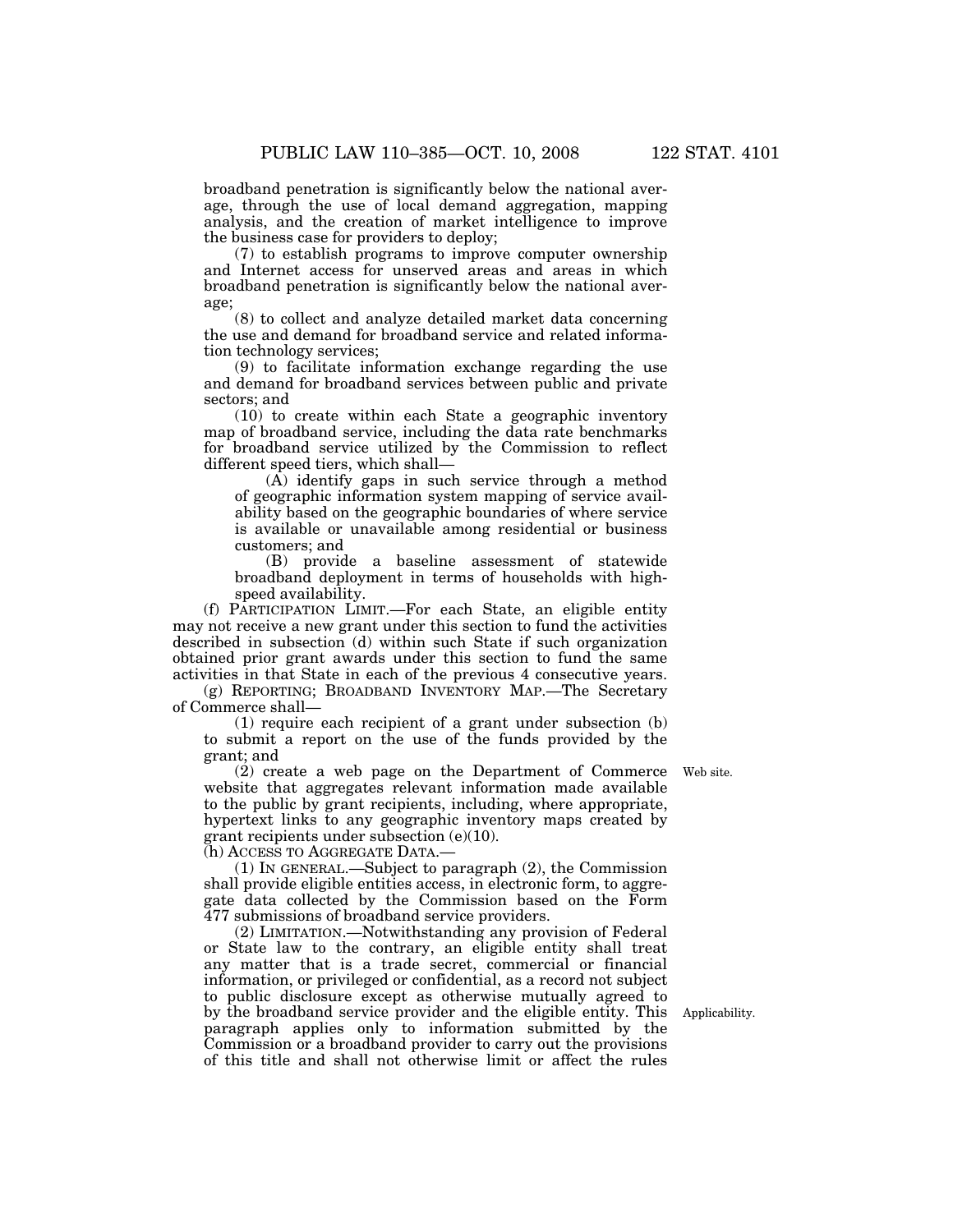governing public disclosure of information collected by any Federal or State entity under any other Federal or State law or regulation.

(i) DEFINITIONS.—In this section:

(1) COMMISSION.—The term ''Commission'' means the Federal Communications Commission.

(2) ELIGIBLE ENTITY.—The term ''eligible entity'' means— (A) an entity that is either—

(i) an agency or instrumentality of a State, or a municipality or other subdivision (or agency or instrumentality of a municipality or other subdivision) of a State;

(ii) a nonprofit organization that is described in section 501(c)(3) of the Internal Revenue Code of 1986 and that is exempt from taxation under section 501(a) of such Code; or

(iii) an independent agency or commission in which an office of a State is a member on behalf of the State; and

(B) is the single eligible entity in the State that has been designated by the State to receive a grant under this section.

(j) NO REGULATORY AUTHORITY.—Nothing in this section shall be construed as giving any public or private entity established or affected by this title any regulatory jurisdiction or oversight authority over providers of broadband services or information technology.

# **TITLE II—PROTECTING CHILDREN**

15 USC 6551 note. Protecting Children in the 21st Century Act.

### **SEC. 201. SHORT TITLE; TABLE OF CONTENTS.**

(a) SHORT TITLE.—This title may be cited as the ''Protecting Children in the 21st Century Act''.

(b) TABLE OF CONTENTS.—The table of contents for this title is as follows:

Sec. 201. Short title; table of contents.

#### SUBTITLE A—PROMOTING A SAFE INTERNET FOR CHILDREN

- Sec. 211. Internet safety.
- Sec. 212. Public awareness campaign.
- Sec. 213. Annual reports. Sec. 214. Online safety and technology working group. Sec. 215. Promoting online safety in schools.
- 
- Sec. 216. Definitions.

SUBTITLE B—ENHANCING CHILD PORNOGRAPHY ENFORCEMENT

Sec. 221. Child pornography prevention; forfeitures related to child pornography violations.

# **SUBTITLE A—PROMOTING A SAFE INTERNET FOR CHILDREN**

15 USC 6551.

### **SEC. 211. INTERNET SAFETY.**

For the purposes of this title, the issue of Internet safety includes issues regarding the use of the Internet in a manner that promotes safe online activity for children, protects children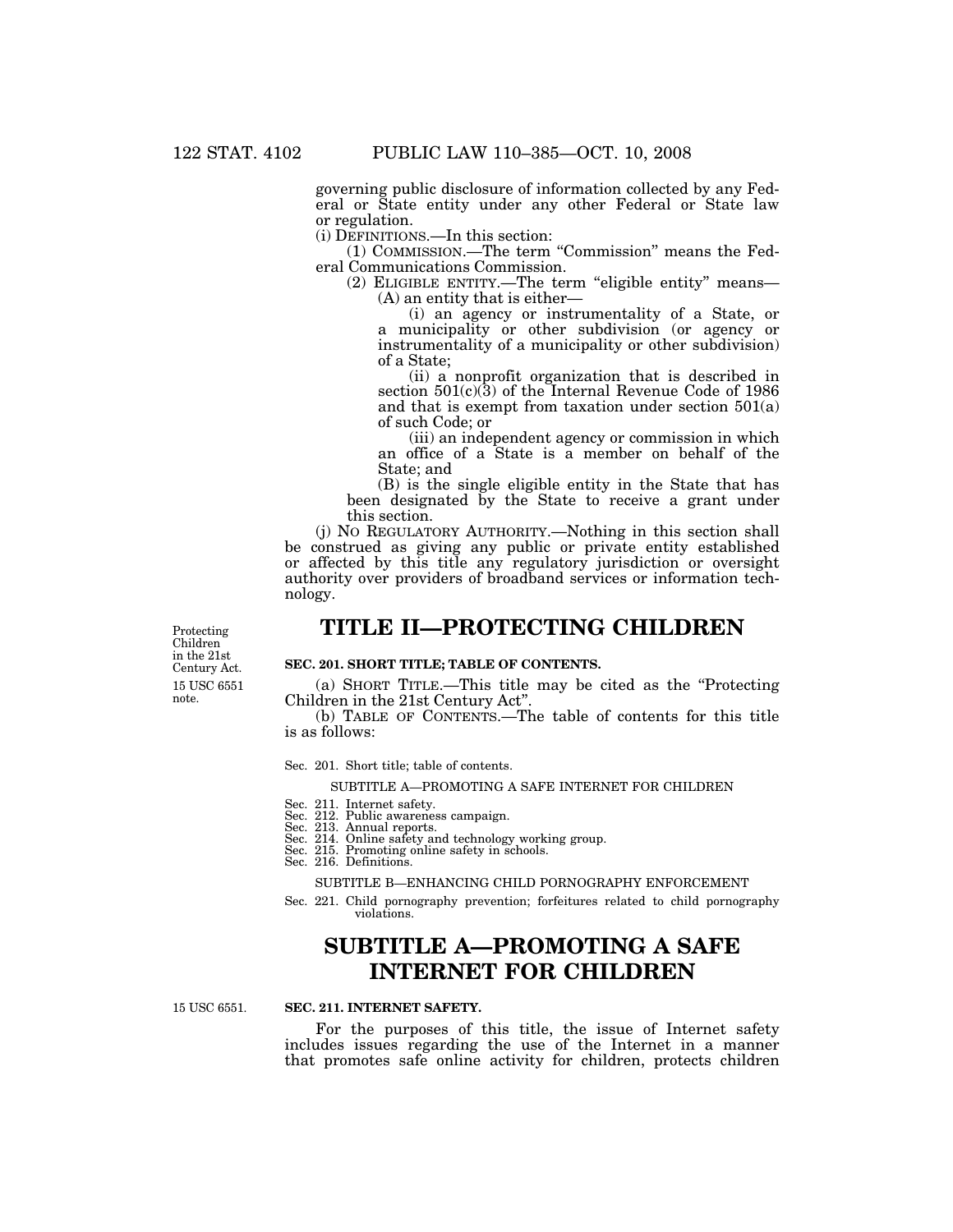from cybercrimes, including crimes by online predators, and helps parents shield their children from material that is inappropriate for minors.

### **SEC. 212. PUBLIC AWARENESS CAMPAIGN.**

The Federal Trade Commission shall carry out a nationwide program to increase public awareness and provide education regarding strategies to promote the safe use of the Internet by children. The program shall utilize existing resources and efforts of the Federal Government, State and local governments, nonprofit organizations, private technology and financial companies, Internet service providers, World Wide Web-based resources, and other appropriate entities, that includes—

(1) identifying, promoting, and encouraging best practices for Internet safety;

(2) establishing and carrying out a national outreach and education campaign regarding Internet safety utilizing various media and Internet-based resources;

(3) facilitating access to, and the exchange of, information regarding Internet safety to promote up-to-date knowledge regarding current issues; and

(4) facilitating access to Internet safety education and public awareness efforts the Commission considers appropriate by States, units of local government, schools, police departments, nonprofit organizations, and other appropriate entities.

#### **SEC. 213. ANNUAL REPORTS.**

The Commission shall submit a report to the Committee on Commerce, Science, and Transportation of the Senate and the Committee on Energy and Commerce of the House of Representatives not later than March 31 of each year that describes the activities carried out under section 103 by the Commission during the preceding calendar year.

#### **SEC. 214. ONLINE SAFETY AND TECHNOLOGY WORKING GROUP.**

(a) ESTABLISHMENT.—Within 90 days after the date of enactment of this Act, the Assistant Secretary of Commerce for Communications and Information shall establish an Online Safety and Technology working group comprised of representatives of relevant sectors of the business community, public interest groups, and other appropriate groups and Federal agencies to review and evaluate—

(1) the status of industry efforts to promote online safety through educational efforts, parental control technology, blocking and filtering software, age-appropriate labels for content or other technologies or initiatives designed to promote a safe online environment for children;

(2) the status of industry efforts to promote online safety among providers of electronic communications services and remote computing services by reporting apparent child pornography under section 13032 of title 42, United States Code, including any obstacles to such reporting;

(3) the practices of electronic communications service providers and remote computing service providers related to record retention in connection with crimes against children; and

(4) the development of technologies to help parents shield their children from inappropriate material on the Internet.

15 USC 6553.

15 USC 6554.

Deadline.

15 USC 6552.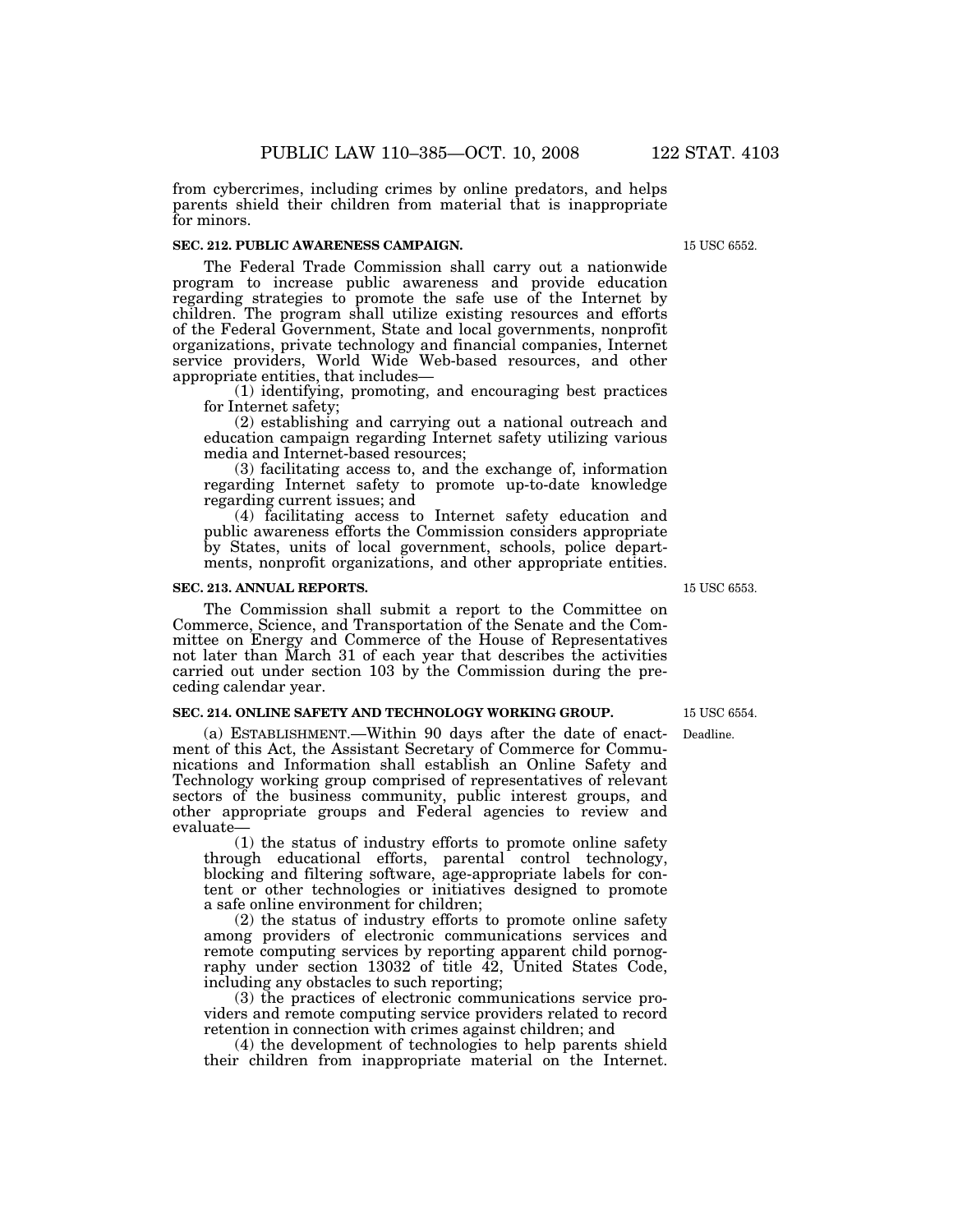(b) REPORT.—Within 1 year after the working group is first convened, it shall submit a report to the Assistant Secretary, the Committee on Commerce, Science, and Transportation of the Senate, and the Committee on Energy and Commerce of the House of Representatives that—

(1) describes in detail its findings, including any information related to the effectiveness of such strategies and technologies and any information about the prevalence within industry of educational campaigns, parental control technologies, blocking and filtering software, labeling, or other technologies to assist parents; and

Recommendations.

(2) includes recommendations as to what types of incentives could be used or developed to increase the effectiveness and implementation of such strategies and technologies.

(c) FACA NOT TO APPLY TO WORKING GROUP.—The Federal Advisory Committee Act (5 U.S.C. App.) shall not apply to the working group.

### **SEC. 215. PROMOTING ONLINE SAFETY IN SCHOOLS.**

Section 254(h)(5)(B) of the Communications Act of 1934 (47 U.S.C.  $254(h)(5)(b)$  is amended—

 $(1)$  by striking "and" after the semicolon in clause  $(i)$ ;  $(2)$  by striking "minors." in clause (ii) and inserting "minors; and''; and

(3) by adding at the end the following:

"(iii) as part of its Internet safety policy is educating minors about appropriate online behavior, including interacting with other individuals on social networking websites and in chat rooms and cyberbullying awareness and response.''.

15 USC 6555.

## **SEC. 216. DEFINITIONS.**

In this title:

(1) COMMISSION.—The term ''Commission'' means the Federal Trade Commission.

(2) INTERNET.—The term ''Internet'' means collectively the myriad of computer and telecommunications facilities, including equipment and operating software, which comprise the interconnected world-wide network of networks that employ the Transmission Control Protocol/Internet Protocol, or any predecessor successor protocols to such protocol, to communicate information of all kinds by wire or radio.